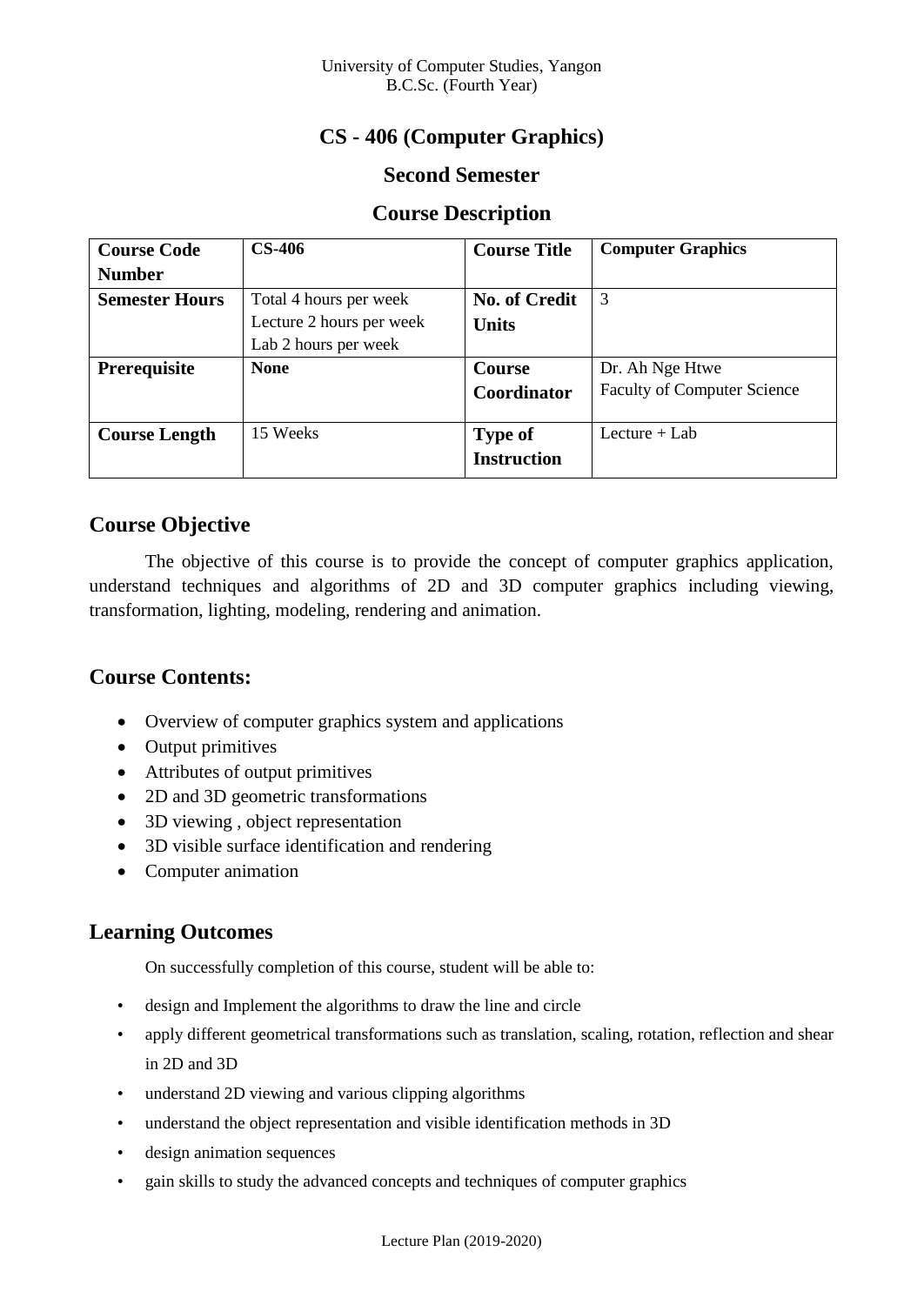# **Text Book**

[1] Computer Graphics C Version, Second Edition, Donald Hearn and M. Pauline Baker, 1997.

## **Reference Books**

[1] Computer Graphics with OpenGL (Int. Edition) by Donald Hearn, M. Pauline Baker and Warren Carithers, 2014.

[2] Interactive Computer Graphics (Sixth Edition) by Edward Angel and Dave Shreiner 2011 (e-book)

## **Course Organization**

Student participation in this course will involve the following activities:

- Attending the lectures
- Lab
- Test
- Quiz/Moodle
- Assignments
- Tutorial
- Exam

## **Assessment Plan for the Course**

| Paper Exam                 | 50 %   |
|----------------------------|--------|
| Assignment                 | $10\%$ |
| Tutorial                   | 10 %   |
| Quizzes/ Moodle            | 10 %   |
| <b>Class Participation</b> | 10 %   |
| Lab Test / Project         | $10\%$ |

#### Tentative Lecture Plan

Periods : 45 periods for 15 weeks (3 periods per week)

| No. | <b>Topics</b>                               | Week         | <b>Remark</b> |
|-----|---------------------------------------------|--------------|---------------|
|     | <b>Introduction to Computer Graphics</b>    |              | Chapter $(1)$ |
| 1.  | Computer graphics applications              | Week 1       |               |
|     | <b>Overview of Graphics Systems</b>         |              | Chapter $(2)$ |
| 2.  | Video display devices                       | Week $1+2$   |               |
|     | Raster-scan systems and random-scan systems |              |               |
|     | Stereoscopic and Virtual-Reality Systems    |              |               |
|     | <b>Output Primitives</b>                    |              | Chapter $(3)$ |
| 3.  | Points and lines                            | Week $3 + 4$ |               |
|     | Line-drawing algorithms                     |              |               |
|     | Loading the frame buffer                    |              |               |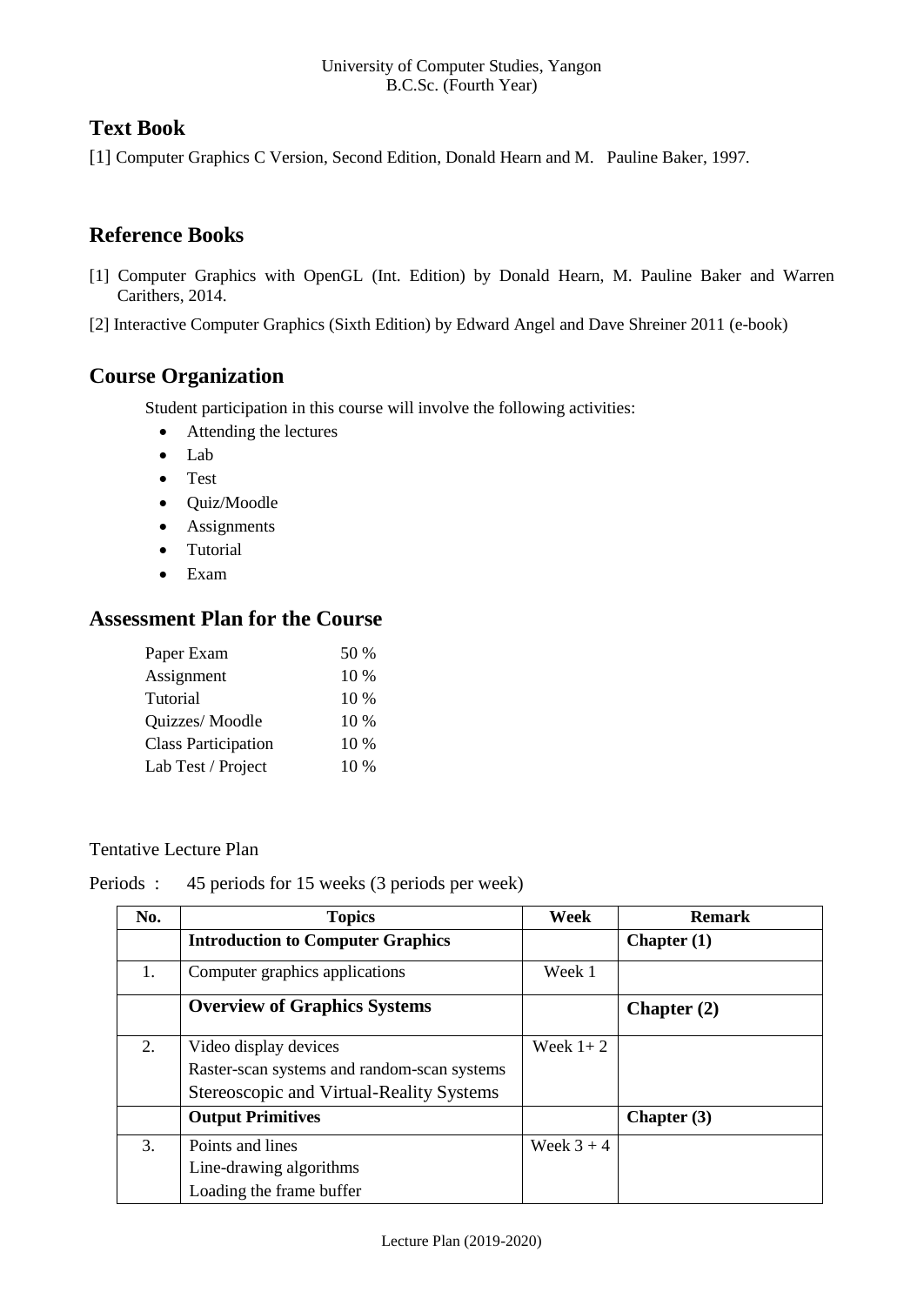|                  | Circle-generating algorithms                    |              |                |
|------------------|-------------------------------------------------|--------------|----------------|
|                  | Pixel addressing and object geometry            |              |                |
|                  | Filled-area primitives                          |              |                |
|                  | <b>Attributes of Output Primitives</b>          |              | Chapter (4)    |
| $\overline{4}$ . | Line attributes                                 | Week 5       |                |
|                  | Color and gray scale levels                     |              |                |
|                  | Antialiasing                                    |              |                |
|                  | <b>Two-Dimensional Geometric</b>                |              | Chapter (5)    |
|                  | <b>Transformations</b>                          |              |                |
| 5.               | <b>Basic transformations</b>                    | Week $6 + 7$ |                |
|                  | Matrix representations and homogeneous          |              |                |
|                  | coordinates                                     |              |                |
|                  | Composite transformations                       |              |                |
|                  | Other transformations                           |              |                |
|                  | <b>Two-Dimensional Viewing</b>                  |              | Chapter (6)    |
| 6.               | Viewing pipeline                                | Week $8 + 9$ |                |
|                  | Viewing coordinate reference frame              |              |                |
|                  | Window-to-viewport coordinate transformation    |              |                |
|                  | Clipping operations                             |              |                |
|                  | Point and line clipping                         |              |                |
|                  | Polygon clipping                                |              |                |
|                  | <b>Three-Dimensional Concepts</b>               |              | Chapter (9)    |
| 7.               | Parallel Projection                             | Week 9       |                |
|                  | Perspective Projection                          |              |                |
|                  | <b>Surface Rendering</b>                        |              |                |
|                  | <b>Three-Dimensional Object Representations</b> |              | Chapter(10)    |
| 8.               | Polygon surfaces                                | Week 10      |                |
|                  | Quadric surfaces                                |              |                |
|                  | <b>Three-Dimensional Geometric</b>              |              | Chapter $(11)$ |
|                  | <b>Transformation</b>                           |              |                |
| 9.               | Geometric transformations                       | Week 11      |                |
|                  | Other transformations                           |              |                |
|                  | Composite transformations                       |              |                |
|                  | <b>Three-Dimensional Viewing</b>                |              | Chapter $(12)$ |
| 10.              | Viewing pipeline                                | Week 12      |                |
|                  | Viewing coordinates                             |              |                |
|                  | Projections                                     |              |                |
|                  | <b>Visible-surface detection methods</b>        |              | Chapter (13)   |
| 11.              | <b>Back-face detection</b>                      | Week 13      |                |
|                  | Depth-buffer method                             |              |                |
|                  | A-buffer method                                 |              |                |
|                  | Scan-line method                                |              |                |
|                  | Depth-sorting method                            |              |                |
|                  | <b>BSP-tree method</b>                          |              |                |
|                  | Area-subdivision method                         |              |                |
|                  | Ray-casting method                              |              |                |
|                  | Wireframe methods                               |              |                |